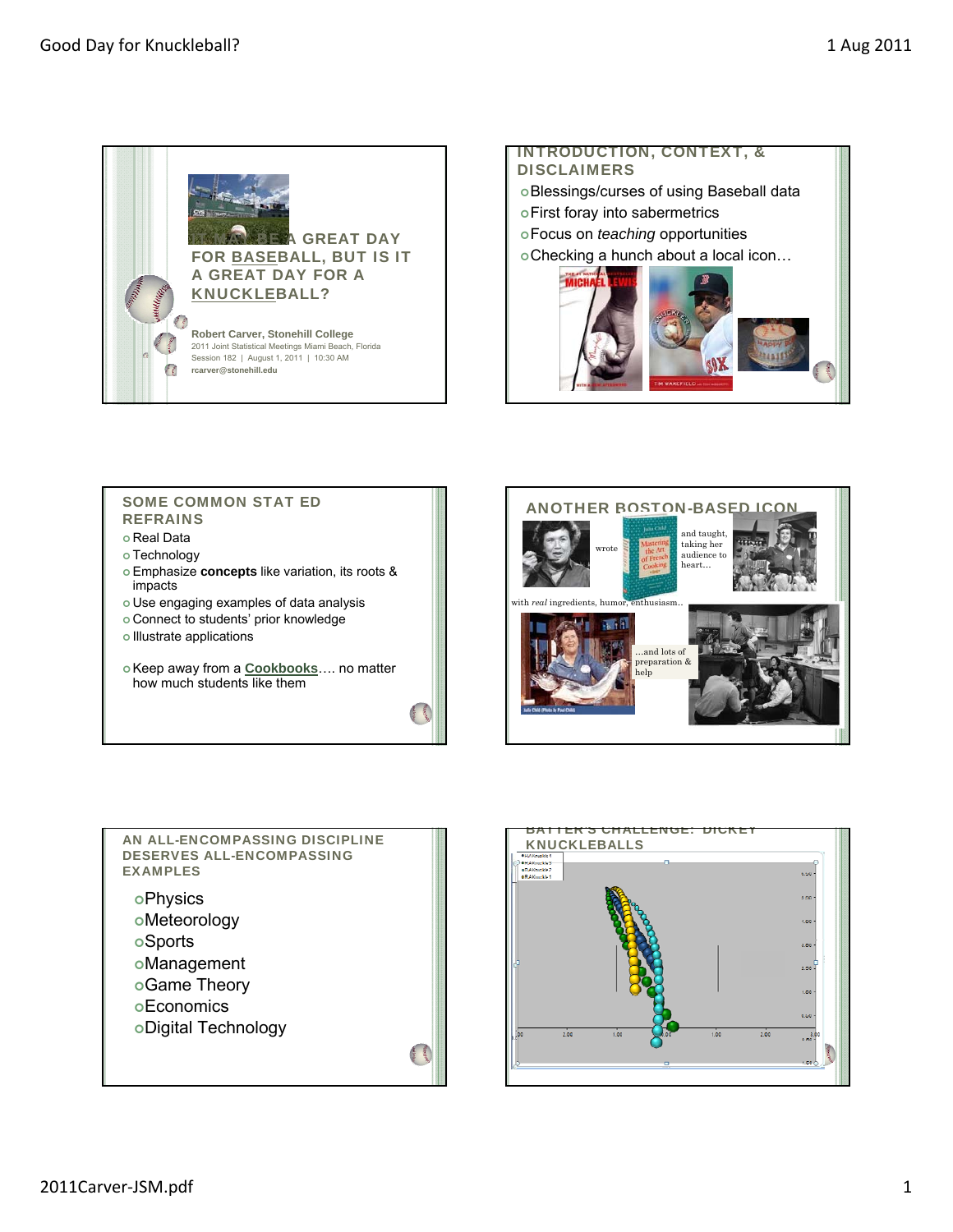









### **QUESTIONS**

- oHow much, if at all, do atmospheric conditions affect knuckleball movement, after controlling for imparted spin & orientation?
- Can pre-game weather conditions predict pitching performance for a knuckleball pitcher?
	- How should we **measure** *performance*?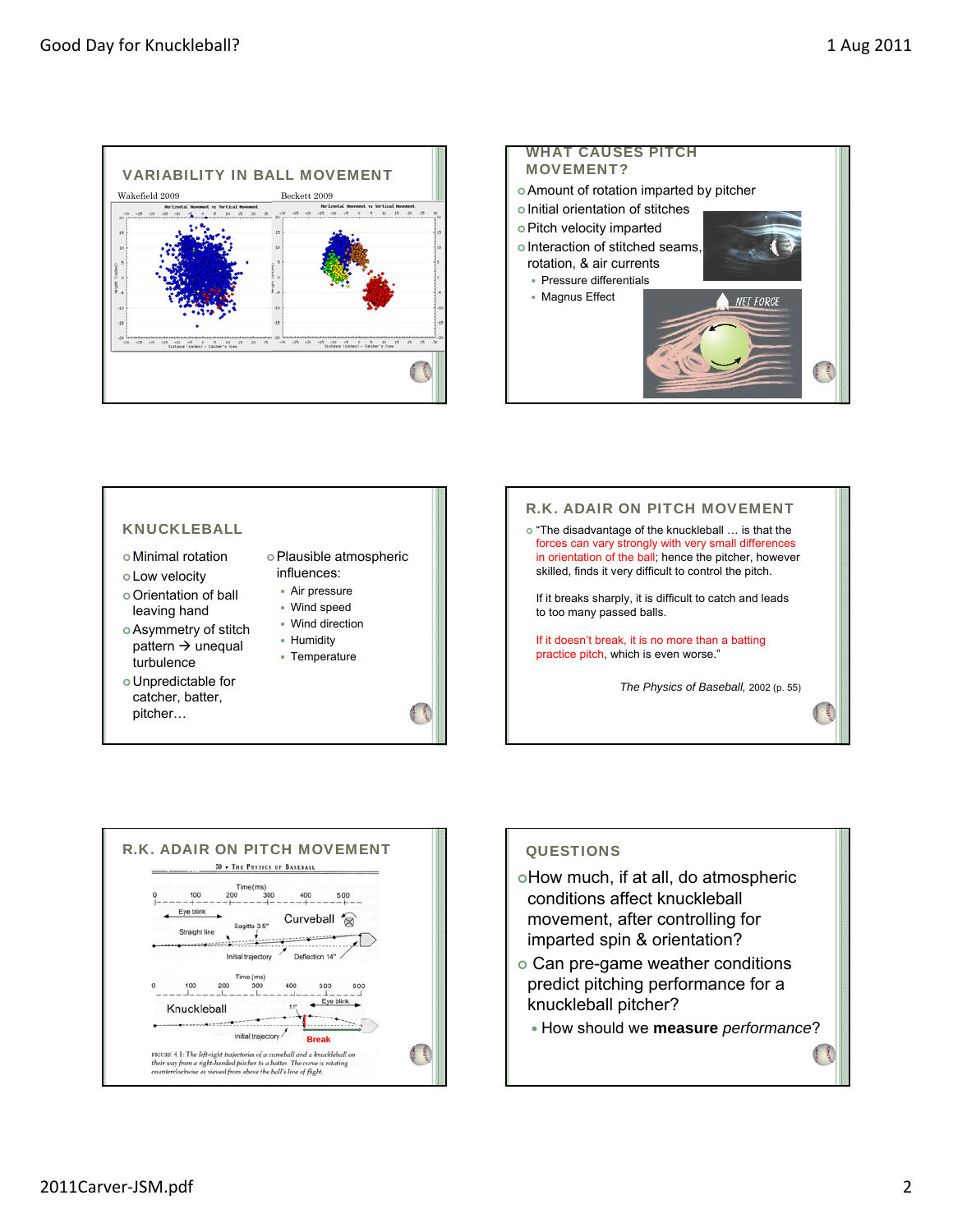# TEACHING OPPORTUNITIES Study Design Conceptual Foundations Data & Measurement Issues Data Acquisition Data Preparation Multivariate Modeling & Interpretation Ġ





# **SOME STUDY DESIGN COMMENTS**  Observational data – class discussion re: DOE? o Integration of data from three sources (too much for intro students to do, but worth pointing out) Weather data from NWS and Retrosheet diverge This analysis restricted weather observations to game time Unit of Analysis: Pitch/at-bat/game… Limited observations to Fenway Park to control for: Ballpark orientation Altitude Effects of walls & stadium structure on wind Only analyzed performance of Starting Pitchers

#### TWO INITIAL MODELS **Mean Break Length**  o Mean (Spin Axis) o Std Dev (Spin Axis) o Mean (Spin Rate) Wind Speed Crosswind Dummy DewPoint o Temperature o Barometric Pressure **Game ERA for Starter** Wind Speed Wind Out Dummy o Relative Humidity o Temperature o Barometric Pressure Days Rest Opp Team Batting Avg

| <b>LENGTH</b> |                          |                                          |  |  |  |
|---------------|--------------------------|------------------------------------------|--|--|--|
|               | Predictor                | Wakefield KN<br>2008-10:<br>$n=22$ games |  |  |  |
|               | Intercept                | <b>NS</b>                                |  |  |  |
|               | Mean (Spin Dir)          | $+ * *$                                  |  |  |  |
|               | Std Dev (Spin Dir)       | $+***$                                   |  |  |  |
|               | Mean (Spin Rate)         | $NS \sim$                                |  |  |  |
|               | Wind Speed (MPH)         | <b>NS</b>                                |  |  |  |
|               | DewPoint                 | $NS \sim$                                |  |  |  |
|               | Temp (Fahrenheit)        | <b>NS</b>                                |  |  |  |
|               | Sea Level Pressure       | <b>NS</b>                                |  |  |  |
|               | Cross Wind               | $+***$                                   |  |  |  |
|               | $R$ -sqr   Adj. $R$ -sqr | $0.78$   0.66                            |  |  |  |
|               | F                        | $6.017***$                               |  |  |  |